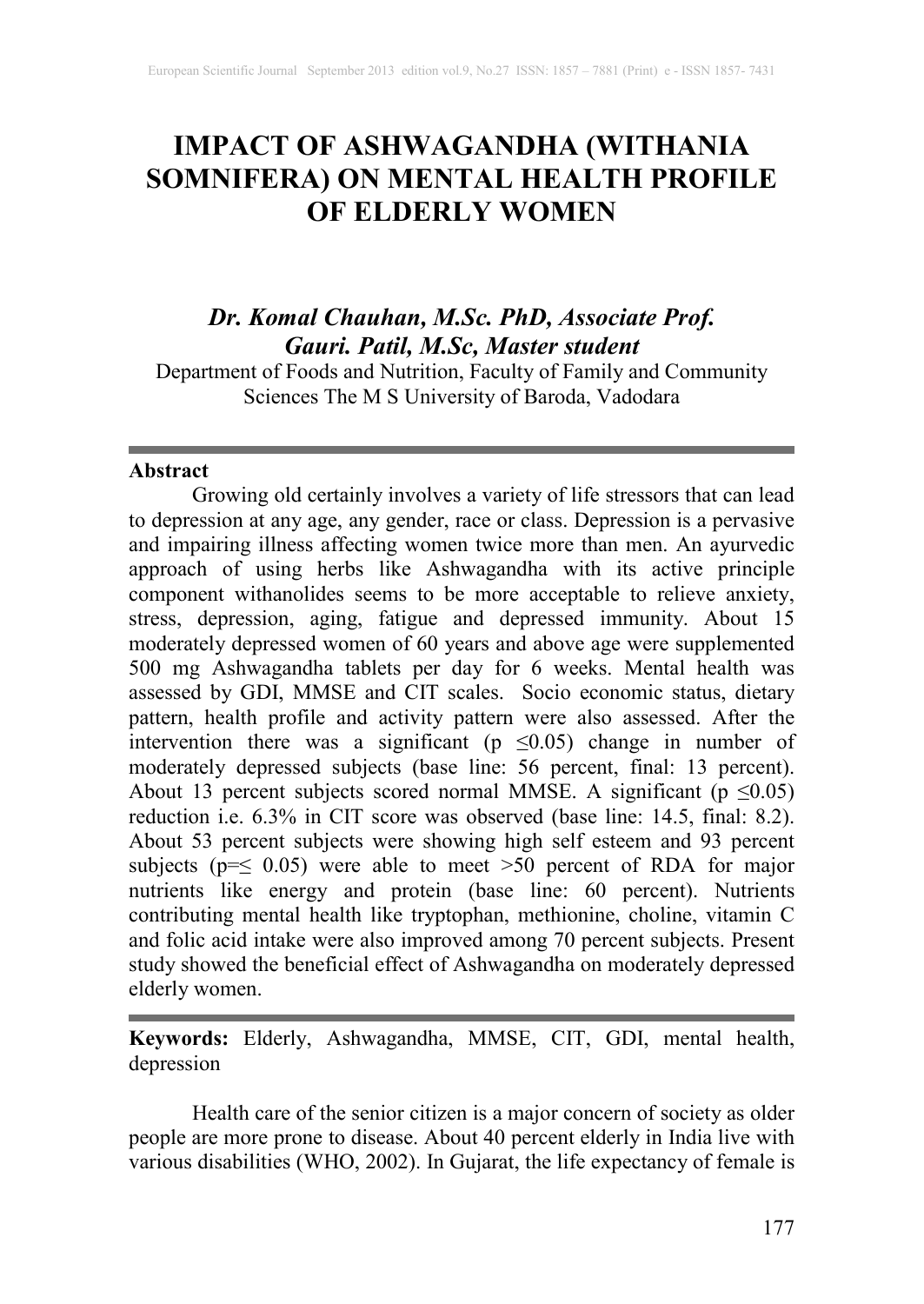63.7 years compared to male i.e. 61.9 years and resulting in a major increase in the age-related diseases like depression, Alzheimer's disease, dementia, Parkinson's disease, loss of memory and other physiological problems (Shah, 1993; Park, 2001). Mental disorders are projected to increase up to 15 percent of the global burden by the year 2020 (Minicuci *et. al.,* 2002). Around 4 million Indians aged 60 years and above are suffering from mental illness (Jai Prakash, 1997). In Gujarat, 25 percent elderly populations were suffering from depression and 16.7 percent from schizophrenia, 7.9 percent from anxiety and 8.3 percent from bipolar disorder (Sharma *et. al.,* 1980). Studies showed that isolated constituents of Withania somnifera (sitoindosides VII-X and withaferin-A) increase cortical acetylcholine receptor capacity, partly explaining the cognition-enhancing and memoryimproving effects, improve mood and reducing stress and anxiety (Bhattacharya *et. al.,* 2000). Hence, the present study was undertaken on depressed elderly women aged 60 years and above to assess the impact of ashwagandha on their mental health.

# **Materials and Methods**

**Study setting:** Urban Vadodara city, Gujarat State, India **Sample size:** 120 elderly women 60 years and above **Sampling technique:** Random sampling

A total of 120 elderly subjects from Vadodara city were screened for depression level by GDI (Geriatric Depression Inventory), MMSE (Mini Mental State Examination), SERS (Self Esteem Rating Scale) and CIT (Cognitive Impairment Test) scale and divided into two groups i.e. depressed group (n=60) and non-depressed group (n=60). Out of 60 moderately depressed subjects randomly 15 subjects were selected for intervention. Ashwagandha capsule containing 500 mg was supplemented daily to the subjects for a period of 6 weeks. Base line data on parameters like sociodemography, life style factors (activity pattern, addiction pattern), anthropometric measurements (height, weight, BMI), dietary intake (24 hour recall, food frequency), health and disease (minor disease, major disease), hemoglobin were measured. Data on side effects of the supplementation were also collected. After the completion of the supplementation, final data were collected for the same variables except socio-demographic and anthropometric variables.

**Activity pattern:** 24 hour activity recall of all the subjects was noted down and then they were grouped on daily routine activities like at home or outside work, leisure, religious, social activities and sleep.

**Addiction Pattern/ Habit:** As per the preference and frequency of consumption the following parameters were taken, cigarette/bidi, alcohol, tobacco powder, tobacco paste, tea, coffee etc.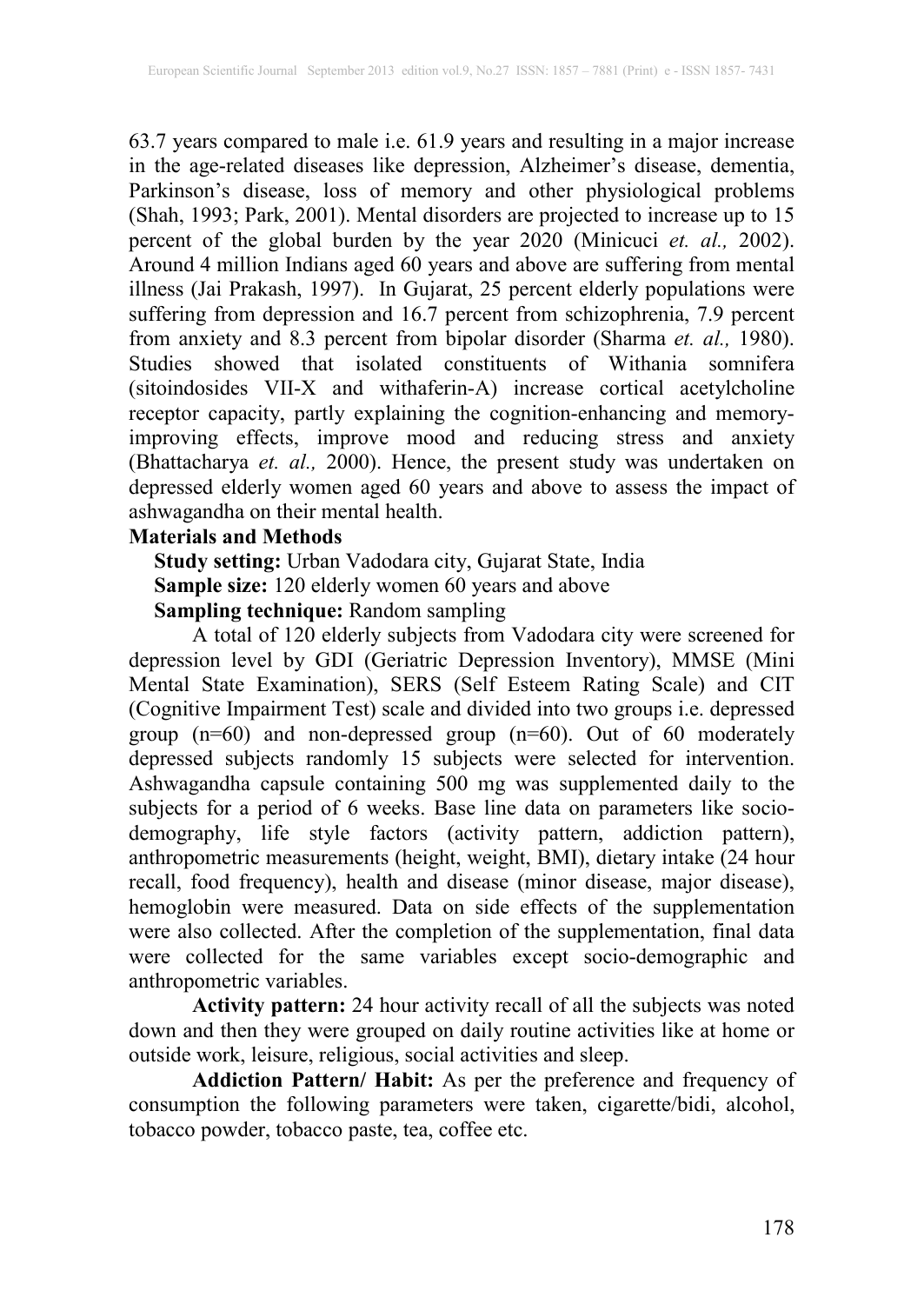**GDI Scale:** The Geriatric Depression Inventory Scale (Yasavage *et. al.,* 1983) is designed as a screening instrument for the depression in the elderly persons. Concepts measured by this 30-item scale include: cognitive complaints, motivation, future/ past orientation, self-image, losses, agitation, obsessive traits and mood itself. A score of 11 and more is the indication for presence of depression, yielding 84percent sensitivity and 95percent specificity rate.

**MMSE Scale:** Mini Mental Status Examination Scale (Folstein *et. al.,* 1975) is used to assess the orientation, registration, attention, calculation, memory, and language and visuo-special abilities of the subjects. The questionnaire contains different sections and the maximum score is 30. The total of all the answers give the extent of mental health. A cut-off for depression was 20-11 and those who scored more than 26 were considered normal, those below 26 were considered having mental impairment.

**SER Scale:** Self Esteem Rating Scale contained 40 questions. Each question had 5 points and each option had a score of 1-5. Out of 40 questions, 20 are positive and 20 are negative. The total of all answers gives the extents of psychological well-being. If the score is positive then the subject has high self esteem and if the score is negative then the subject has low self esteem. low self esteem.

**CIT Scale:** Cognitive Impairment Test Scale (Katzman *et. al.,* 1983) measures the cognitive function. The score of 1 is given for each incorrect response; maximum weighed error score is 28. Score of 0-11 indicates normal percentage and 11-28 indicates abnormality.

**BMI (**Body Mass Index): Height (cm) and weight (kg) of women were measured using height meter and bathroom scale. BMI was calculated using the formula weight  $(kg)/$  height (miter<sup>2</sup>). Based on the BMI scores, the women were categorized as follows: Less than 18.4 – Underweight, 18.5 to  $22.9$  – Normal, 23 to  $24.9$  – Overweight, More than  $25$  – Obese (WHO, 2007).

**Hemoglobin estimation:** Cyanmethemoglobin method (Toteja G.S. et. al., 2006)

**24 hour dietary recall:** Dietary recall of last 24 hours was done using semi structured questionnaire and standard cups and spoons. The average nutrient intake was calculated in terms of calories, protein, fat, folic acid, tryptophan, methionine, vitamin C, vitamin B12 etc. and compared with the RDA for elderly (Mehta, P. *et. al.,* 2009).

**Food frequency method:** Data on frequency of consumption of foods like cereals, pulses, green leafy vegetables, other vegetables, milk and milk products, fruits etc. were collected using Food frequency questionnaire and divided into frequent and non frequent categories. Frequent consumption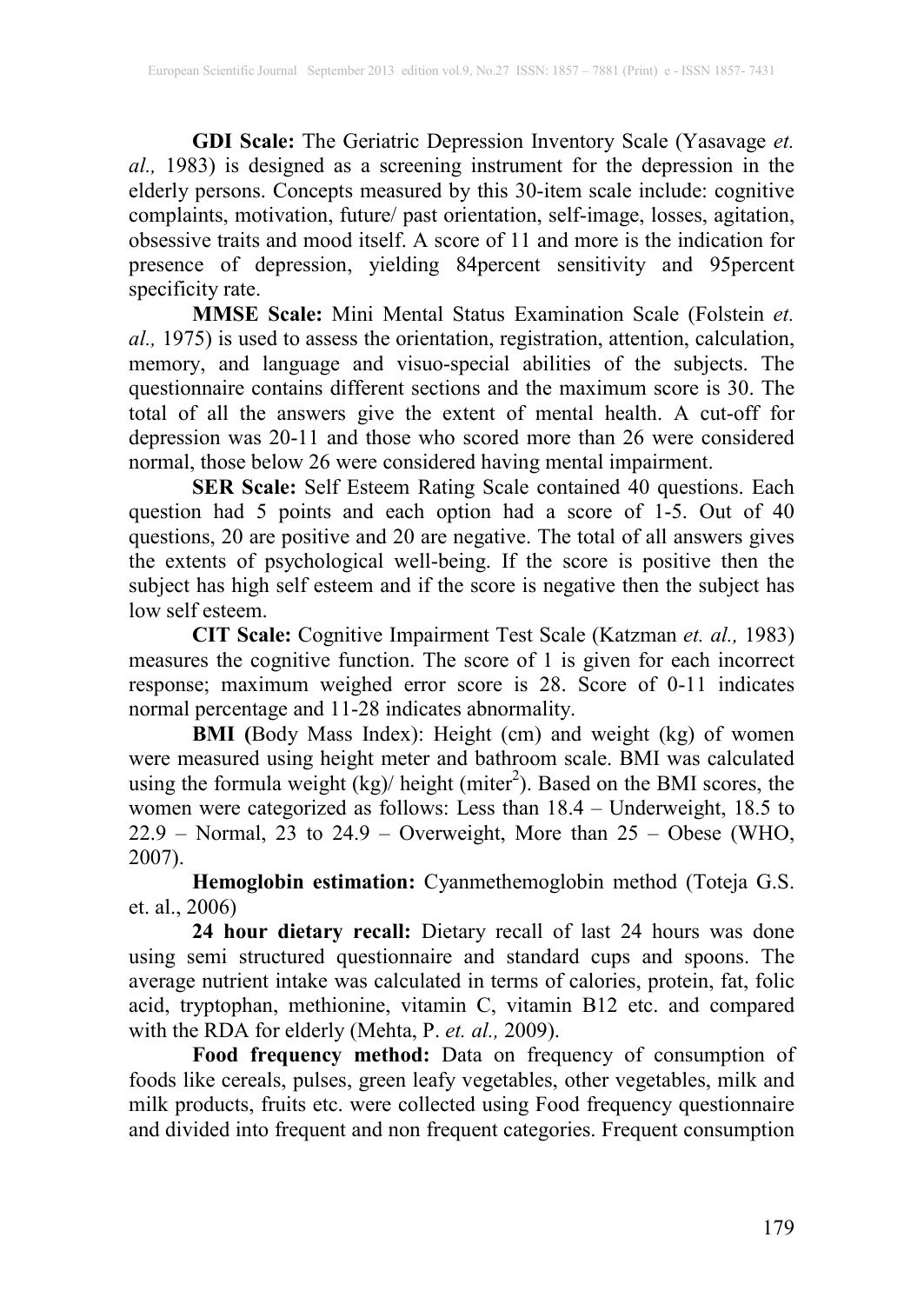includes daily, twice a week and once a week. Non frequent consumption include fortnightly, once in a month, rare or never.

**Statistical Analysis:** Appropriate statistical tests such as mean, SD, paired t-test, student's t-test, were used and analyzed by SPSS/PC+.

# **Results and Discussions**

In phase I, parameters like socio economical status, activity pattern, addiction pattern, anthropometric measurements, blood pressure and hemoglobin were analyzed in correspondence to the depression status of women recruited in the study.

## **Socio-economic status in correspondence to depression**

Mean age of the depressed women was  $64.48 \pm 4.06$  yrs. About 57 percent depressed women were widow and 28percent were staying absolutely alone. Only 5% depressed women were highly educated and 95percent were not working and all of them belonged to middle income group (Table 1). [Carla M. Teixeira](http://link.springer.com/search?facet-author=%22Carla+M.+Teixeira%22) *et. al*. in 2012 demonstrated that at the level of educational attainment it was found that individuals with lower level of education tend to have higher values for both depression and anxiety.

| Sr. No.          | <b>Characteristics</b> | <b>Depressed</b><br>$group(n=60)$ | Non depressed<br>$group(n=60)$ | Total $(N=120)$  |
|------------------|------------------------|-----------------------------------|--------------------------------|------------------|
| 1.               | Age (yrs)              | $64.48 \pm 4.06$                  | $64.65 \pm 3.53$               | $64.56 \pm 3.79$ |
| $\overline{2}$ . | Marital status         |                                   |                                |                  |
|                  | Widow/ unmarried       | 56.6 (34)                         | 50(30)                         | 53.3(64)         |
| 3.               | Education              |                                   |                                |                  |
|                  | College                | 5(3)                              | 11.6(7)                        | 8.3(10)          |
|                  | School                 | 81.6(49)                          | 80(48)                         | 80.8 (97)        |
| 4.               | Occupation             |                                   |                                |                  |
|                  | Non working            | 95 (57)                           | 90 (54)                        | 92.5(111)        |
| 5.               | Religion               |                                   |                                |                  |
|                  | Hindu                  | 81.6(49)                          | 88.3 (53)                      | 85(102)          |
| 6.               | Middle income          | 100(60)                           | 100(60)                        | 100 (120)        |
| 7.               | Living arrangement     |                                   |                                |                  |
|                  | Alone                  | 28.3(17)                          | 8.3(5)                         | 18.3 (22)        |

**Table 1:** Socio-demographic characteristics of the depressed subjects in percentage

Figures in parenthesis denote number of subjects

### **Activity pattern in correspondence to depression**

Mean time spent on sleep by the depressed women was only  $7.58 \pm$ 0.9 hours, indicated sleep disturbance. Mean time spent for exercise and daily routine activities was  $0.6 \pm 0.5$  and  $5.5 \pm 8.2$ , respectively, indicated minimal physical inactivity. Depressed subjects spent more time remaining idle showing sihns of depression as compared to their counterpart. (Table 2). [Carla M. Teixeira](http://link.springer.com/search?facet-author=%22Carla+M.+Teixeira%22) *et. al*. in 2012 demonstrated that those who practiced physical activity had lower rates of depression and anxiety and women had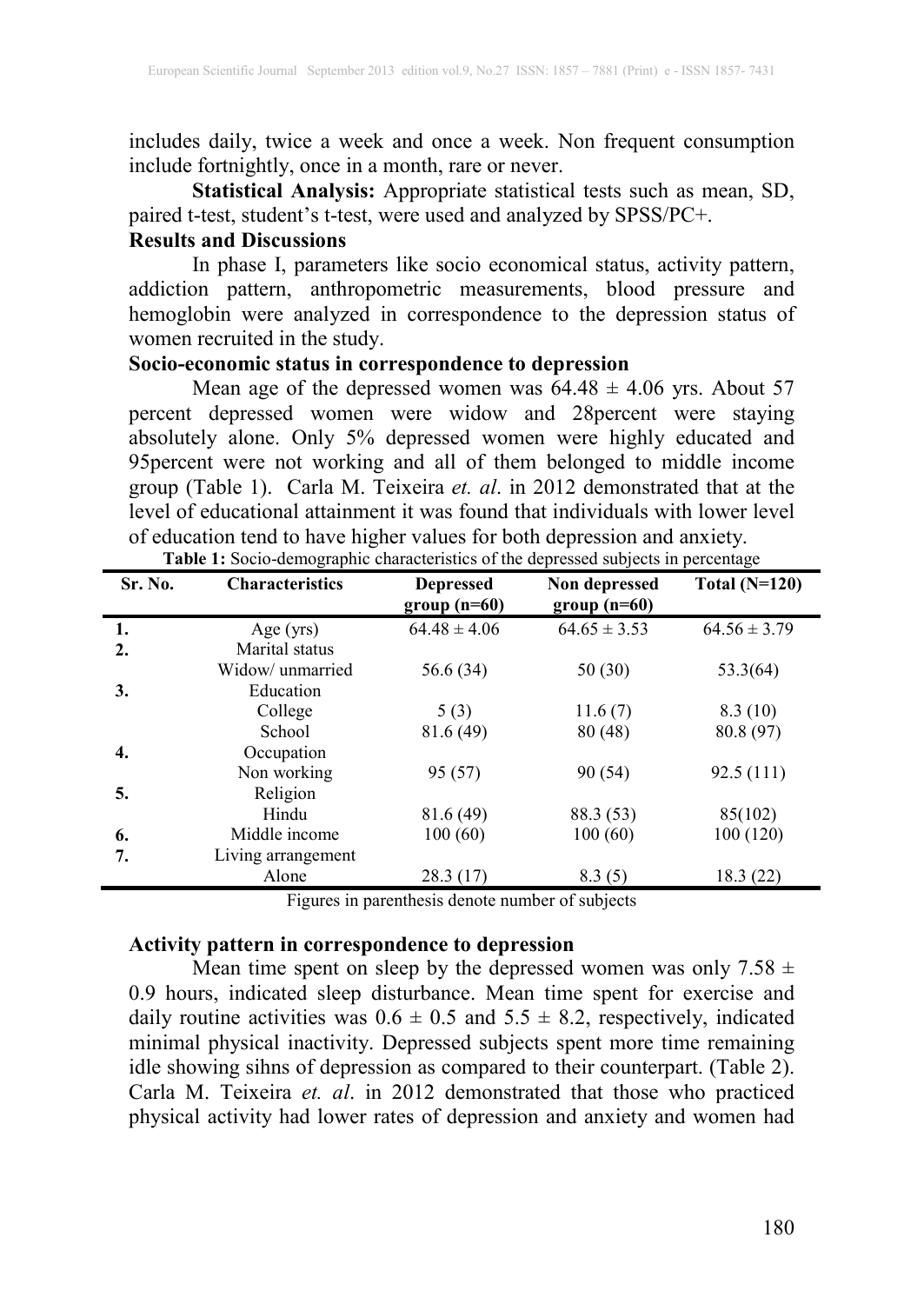higher values than men and a significant correlation was identified between physical activity, depression and anxiety, and for trait anxiety.

| Sr. No | <b>Activities</b>        | <b>Depressed</b><br>$group(n=60)$ | Non depressed<br>group $(n=60)$ | p-value      |
|--------|--------------------------|-----------------------------------|---------------------------------|--------------|
| -1.    | Daily routine activities | $5.5 \pm 8.2$                     | $5 \pm 0.5$                     |              |
| 2.     | Leisure activities       | $3.2 \pm 1.1$                     | $4.1 \pm 1.4$                   |              |
| 3.     | Religious activities     | $1.8 \pm 1.2$                     | $1.3 \pm 0.9$                   | ${}^{<}0.05$ |
| 4.     | Exercise                 | $0.6 \pm 0.5$                     | $0.6 \pm 0.5$                   |              |
| 5.     | Sleep                    | $7.5 \pm 0.9$                     | $8.2 \pm 0.7$                   |              |
| 6.     | Idle time                | $5.9 \pm 1.2$                     | $4.6 \pm 1.8$                   |              |

Significant at  $p \leq 0.05$ 

### **Addiction pattern in correspondence to depression**

About 20 percent depressed women were addicted to regular tobacco chewing and 8% were engaged in smoking and taking snuff (Figure 1). Study conducted by [Lam TH.](http://www.ncbi.nlm.nih.gov/pubmed?term=Lam%20TH%5BAuthor%5D&cauthor=true&cauthor_uid=15283739) *et. al.* in 2004 stated that smoking is positively associated with depressive symptoms in Chinese elderly.

**Figure 1:** Percentages of depressed subjects showing addiction pattern



## **BMI in correspondence to depression**

About 33 percent depressed subjects were under weight indicated less consciousness after health care and food intake, which deteriorates the overall health and standard of living (Figure 2). Overweight Chinese women had a lower risk of developing depression than normal weight women (Chang Gung et. al., 2011). On the contrary, [Godin O.](http://www.ncbi.nlm.nih.gov/pubmed?term=Godin%20O%5BAuthor%5D&cauthor=true&cauthor_uid=22781426) *et. al.* in 2012 stated that subjects with high BMI at follow-up had an increased adjusted risk of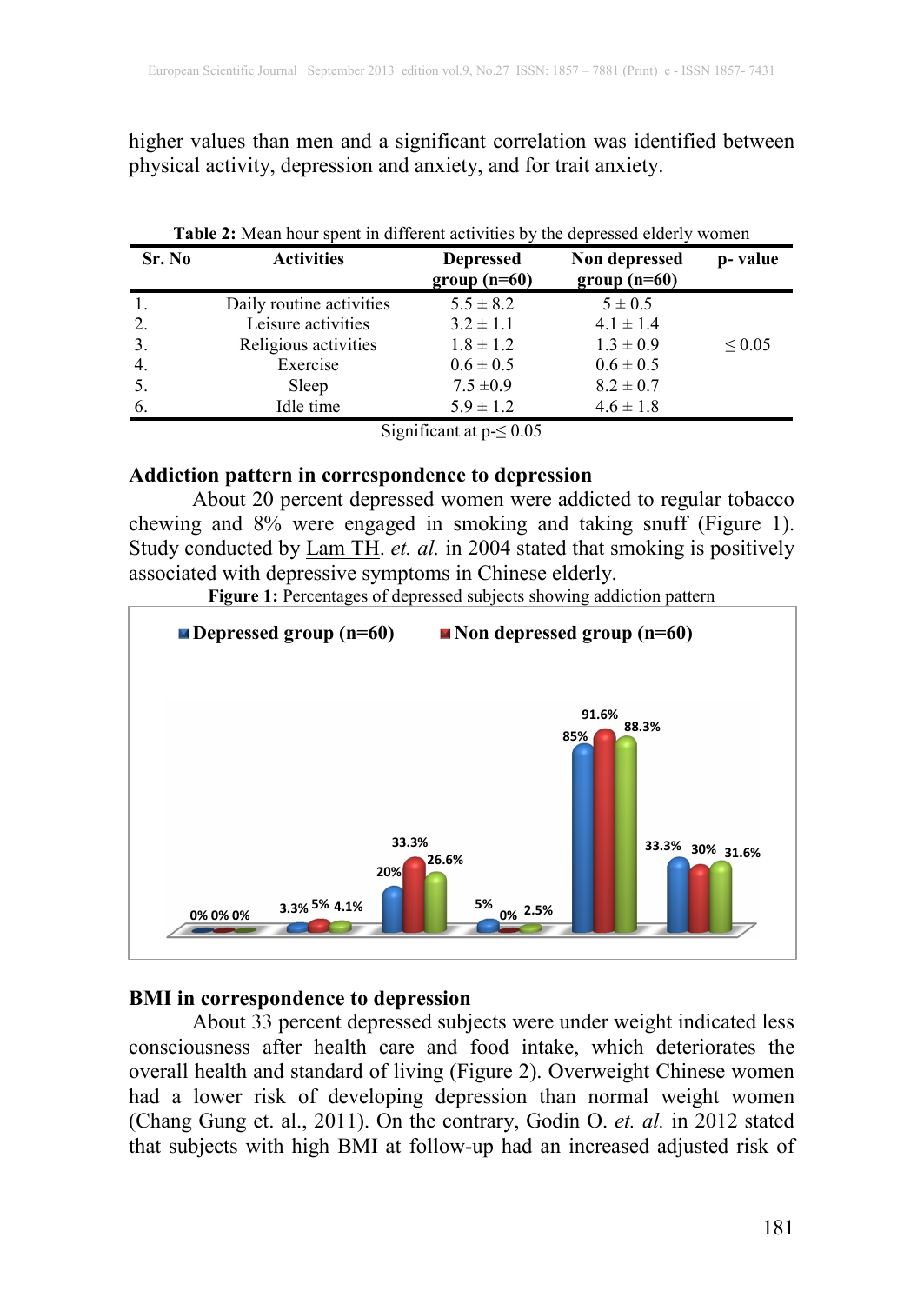developing depression compared with subjects with normal BMI (risk ratio = 1.60, 95% confidence interval: 1.03, 2.51).



#### **Anemia in correspondence to depression**

Mean hemoglobin of the depressed women was  $10 \pm 1.3$  gm/dl and 89percent were either moderately or mildly anemic (Figure 3). This is mainly due to the negligence towards nutrition and health care of self as well as the negligence of their care givers. Depressive symptoms are associated with anemia among older persons. Anemia was prevalent among 15 percent depressed Italian elderly compared to non depressed elderly (8 percent)  $(p < .001)$ . After adjusting for potential confounders, depression was associated with a significant higher risk of anemia (odds ratio  $= 1.93$ ; 95% confidence interval, 1.19–3.13) [\(Onder](http://biomedgerontology.oxfordjournals.org/search?author1=Graziano+Onder&sortspec=date&submit=Submit) G. *et. al.*, 2004).



Figure 3: Percentage of women showing prevalence of different degree of anemia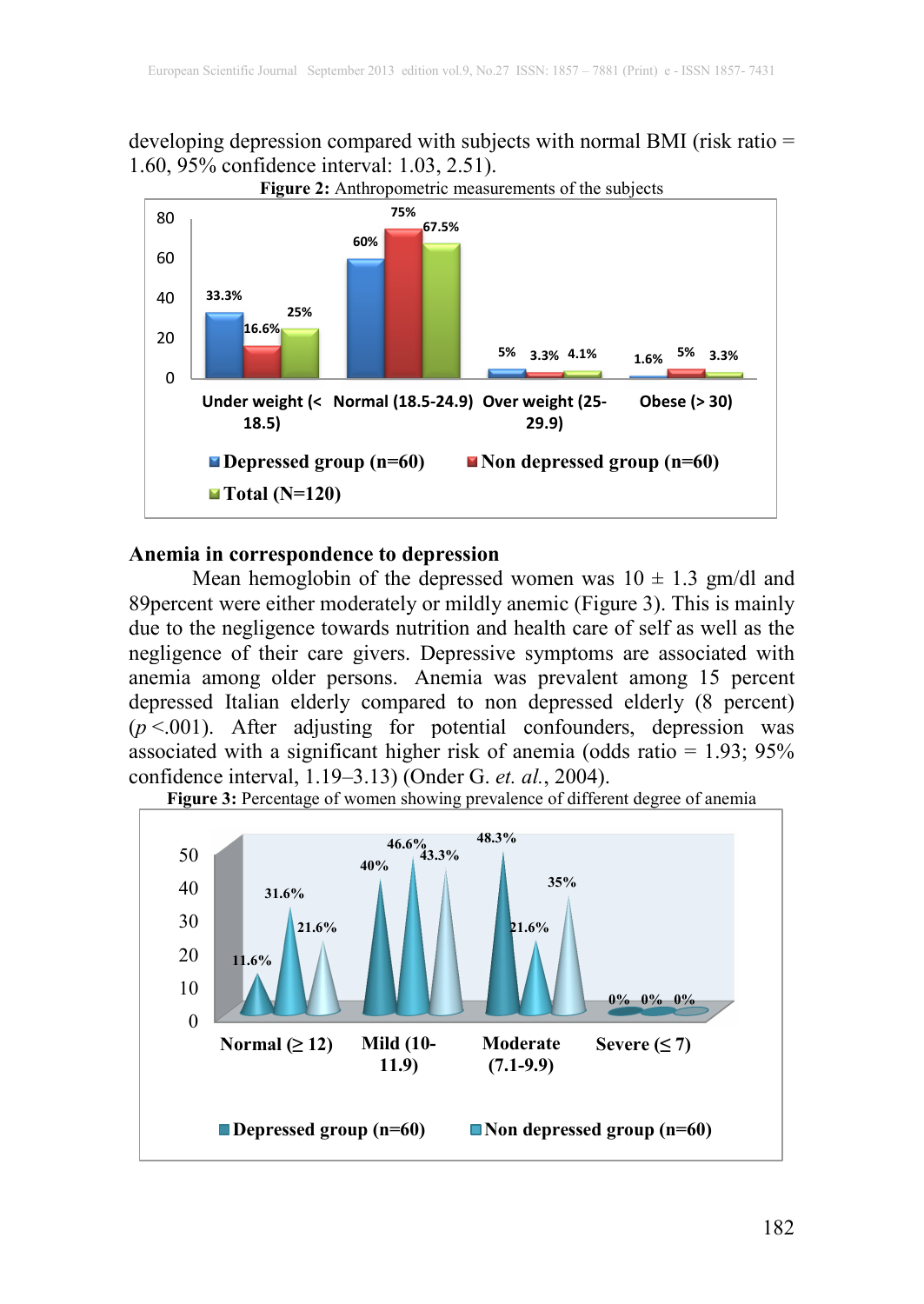# **Nutritional status in correspondence to depression**

Mean intake for almost all the nutrients among the depressed subjects were less than the RDA. The effect of depression is very much clear on the nutritional status, which indicates the clear cut negative impression of depression on overall health (Table 6).

| Sr.<br>N <sub>0</sub> | <b>Nutrients</b>      | <b>RDA</b> | <b>Depressed</b><br>$group(n=60)$ | Non depressed<br>$group(n=60)$ | t-value |
|-----------------------|-----------------------|------------|-----------------------------------|--------------------------------|---------|
| 1.                    | Energy (Kcal)         | 1350       | $777 \pm 210.4$                   | $848 \pm 218.4$                | 1.81    |
| 2.                    | Protein (gm)          | 50         | $25.3 \pm 8.4$                    | $29 \pm 9.3$                   | 2.18    |
| 3 <sub>1</sub>        | Fat $(gm)$            | 20         | $18.4 \pm 7.6$                    | $22.4 \pm 9.7$                 | 2.43    |
| $\overline{4}$ .      | Calcium (mg)          | 1000       | $465 \pm 208.7$                   | $560 \pm 188.7$                | 2.63    |
| 5.                    | Folic acid $(\mu g)$  | 100        | $54.2 \pm 20.9$                   | $57.1 \pm 16.9$                | 0.84    |
| 6.                    | Vitamin B12 $(\mu g)$ |            | $0.4 \pm 0.2$                     | $0.4 \pm 0.2$                  | 1.24    |
| 7.                    | Vitamin $C$ (mg)      | 40         | $24.6 \pm 11.2$                   | $29.6 \pm 8.6$                 | 2.74    |
| 8.                    | Tryptophan (mg)       | <b>200</b> | $141 \pm 74.5$                    | $177.2 \pm 85.9$               | 2.46    |
| 9.                    | Choline $(\mu g)$     | 30         | $37.3 \pm 47.7$                   | $38.9 \pm 44.3$                | 0.17    |
| 10.                   | Methionine (mg)       | 650        | $358.5 \pm 106.8$                 | $434.7 \pm 107.3$              | 3.89    |

**Table 3:** Mean intake of nutrients among the depressed elderly females

Significant at p-≤0.05, RDA source- Natrajan, 1991

### **Food consumption in correspondence to depression**

Very important dietary aspect like food consumption was reduced among the depressed subjects and mainly because of the fluctuating mood and lost interest that affected the physical health and improper physical health affected the mental health in a cyclic order (Figure 4).



**Figure 4:** Reasons for reduced food consumption among the depressed subjects

In phase II, dietary intake, dietary habit, minor health problems and depression status was analyzed in correspondence to supplementation of Ashwagandha for 6 weeks.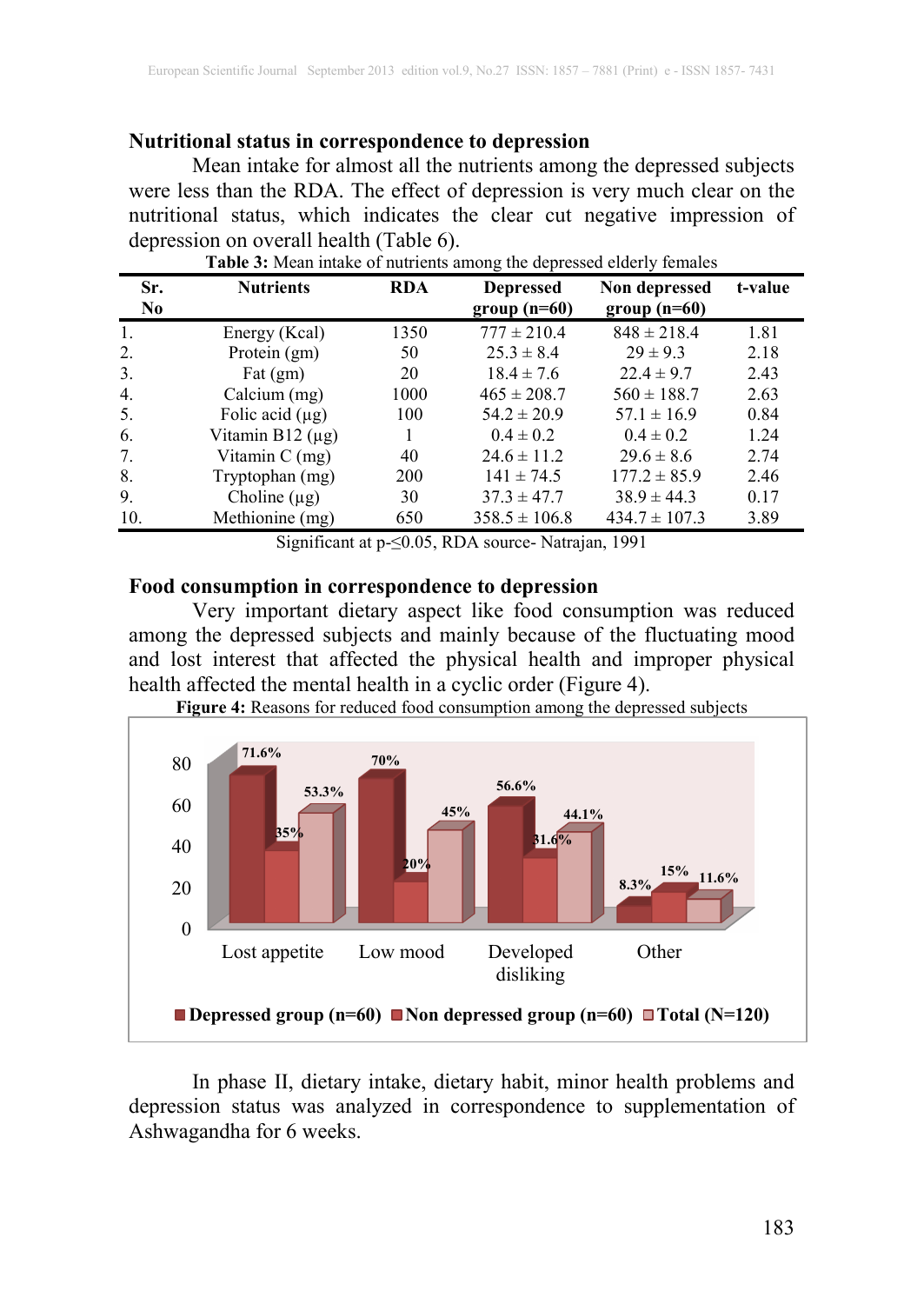# **Mental health status in relation to Ashwagandha supplementation**

After the intervention of six weeks there was a noticeable ( $p = \leq 0.05$ ) increase in mean MMSE score i.e. base line: 20±2.8, final: 25.2±1.6, showed improvement in cognitive health. Mean GDI score was decreased (base line: 18.2±1.4, final: 9.7±2.3), thus indicated improvement in depression status. Mean CIT score also decreased (base line: 14.5±4.2, final: 8.2±2.6) indicating the improvement in cognitive status, thus leading to better mental health status (Table 4).

**Table 4:** Mean improvement in various tests (scores) for mental health status among the depressed women after Ashwagandha supplementation

| Sr. No                               | Scale | <b>Base line</b> | After intervention | t-value |  |
|--------------------------------------|-------|------------------|--------------------|---------|--|
|                                      | GDI   | $18.2 \pm 1.4$   | $9.7 \pm 2.3$      | 14.2    |  |
| 2.                                   | MMSE  | $20 \pm 2.8$     | $25.2 \pm 1.6$     | 7.5     |  |
|                                      | CIT   | $14.5 \pm 4.2$   | $8.2 \pm 2.6$      | 57      |  |
| Significant at $p \le 0.05$ , $n=15$ |       |                  |                    |         |  |

A noticeable improvement in depression status was observed. About 13.3percent subjects scored normal in MMSE scale after the intervention and 66.6percent subjects shifted from moderate to either mild or normal MMSE score. About 66.6percent subjects scored normal in CIT and 26.7percent subjects improved self esteem after the intervention. This indicated a clear cut positive effect of Ashwagandha supplementation on depression (Figure 5). Study carried out with Ashwagandha has shown that 20 and 50 mg/kg intake of Ashwagandha for 5days has an anxiolytic and antidepressant action because of the glycowithanolides (Bhattacharya *et. al.* 2000).

**Figure 5:** Percentage improvement in various tests for mental health status among the depressed women after Ashwagandha supplementation



#### **Other parameters in relation to Ashwagandha supplementation**

Significant improvement in mean BMI (t-value: 2.09) and hemoglobin (t-value: 3.2) was observed. Kuppuranjan *et. al*. (1996) showed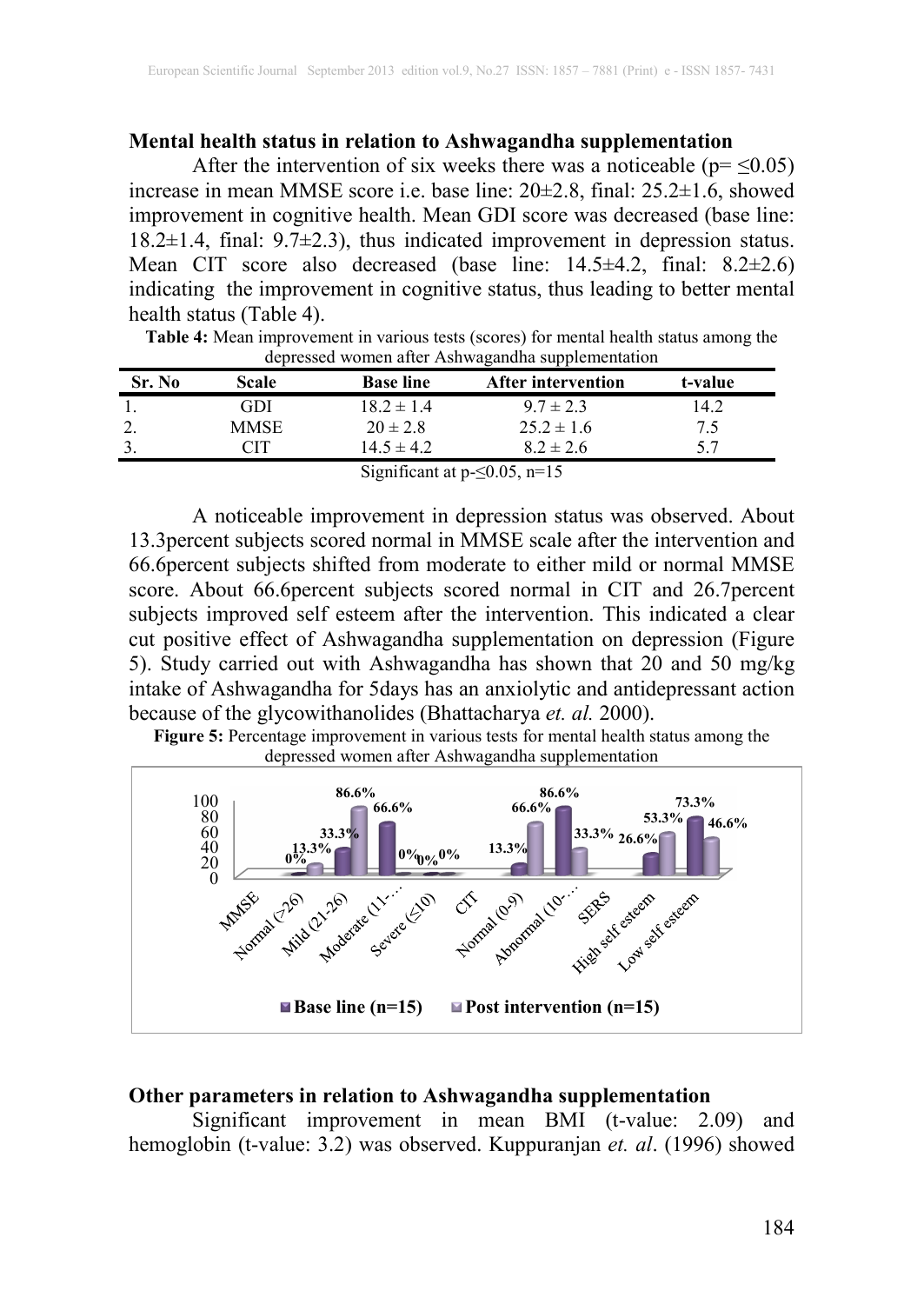1 year administration of Ashwagandha powder increased the hemoglobin level of the subjects. Decrease in minor health problems like interest level was improved among 73.3percent subjects, 33.3percent were able to bring stability in mood, 46.6percent recovered sleep disturbance and 33.3percent subjects improved their appetite (Table 5).

| <b>Table 5:</b> Percentage improvement in various parameters among the depressed women after |  |  |  |  |  |
|----------------------------------------------------------------------------------------------|--|--|--|--|--|
| Ashwagandha supplementation                                                                  |  |  |  |  |  |

| Characteristics                | Base line $(n=15)$ | Post<br>intervention | t-value/Difference |
|--------------------------------|--------------------|----------------------|--------------------|
|                                |                    | $(n=15)$             |                    |
| Mean BMI                       | $19.9 \pm 2.7$     | $20.4 \pm 2.9$       | $2.09$ (t-value)   |
| Under weight $($ < 18.5)       | 40(6)              | 20(3)                | 20(3)              |
| Normal (18.5-29.9)             | 53.3(8)            | 66.6(10)             | 13.3(2)            |
| Mean hemoglobin                | $10.4 \pm 1.6$     | $11 \pm 1.2$         | $3.2$ (t-value)    |
| Mild anemic $(10-11.9gm%)$     | 40(6)              | 53.3 $(8)$           | 13.3(2)            |
| Moderately anemic (7.1-9.9gm%) | 40(6)              | 26.6(4)              | 13.3(2)            |
| Minor health problems          |                    |                      |                    |
| No interest                    | 80(12)             | 6.6(1)               | 73.3(11)           |
| Headache                       | 33.3(5)            | 6.6(1)               | 26.6(4)            |
| Joint pain                     | 93.3 (14)          | 40(6)                | 53.3 $(8)$         |
| <b>Dizziness</b>               | 26.6(4)            | 6.6(1)               | 20(3)              |
| Sleep disturbance              | 80(12)             | 33.3(5)              | 46.6(7)            |
| Lethargy                       | 46.7(7)            | 26.6(4)              | 20(3)              |
| Lack of appetite               | 53.3 (8)           | 20(3)                | 33.3(5)            |
| Fluctuation on mood            | 73.3(11)           | 40(6)                | 33.3(5)            |

Figures in parenthesis denote number of subjects

#### **Nutritional intake in relation to Ashwagandha supplementation:**

Improved mental health status increased food intake and changed behavior towards diet and dietary practices. Thus, mean increase in intake of several important nutrients were observed. Though subjects were unable to meet the RDA for nutrients like protein, vitamin C, vitamin B12, choline and methionine, but the intake was improved after the supplementation for three weeks. Thus, in long them supplementation significant improvement would be observed.

| Sr. No           | <b>Nutrients</b>      | <b>RDA</b> | <b>Base line</b><br>$group(n=15)$ | Post<br>intervention<br>group $(n=15)$ | t-value |
|------------------|-----------------------|------------|-----------------------------------|----------------------------------------|---------|
| 1.               | Energy (Kcal)         | 1350       | $787 \pm 216$                     | $1053 \pm 274$                         | 4.29    |
| 2.               | Protein $(gm)$        | 50         | $21.6 \pm 7.4$                    | $29.1 \pm 7.2$                         | 3.59    |
| 3.               | Fat $(gm)$            | 20         | $29.7 \pm 6.3$                    | $38.2 \pm 16.2$                        | 2.22    |
| $\overline{4}$ . | Calcium (mg)          | 1000       | $295 \pm 126.8$                   | $310.1 \pm 139.2$                      | 0.31    |
| 5.               | Folic acid $(\mu g)$  | 100        | $73.7 \pm 30.1$                   | $85.8 \pm 36.2$                        | 1.2     |
| 6.               | Vitamin B12 $(\mu$ g) |            | $0.1 \pm 0.7$                     | $0.2 \pm 0.1$                          | 0.49    |
| 7.               | Vitamin $C$ (mg)      | 40         | $27 \pm 17.3$                     | $25.2 \pm 18.8$                        | 0.44    |
| 8.               | Tryptophan (mg)       | 200        | $229 \pm 99.5$                    | $241.6 \pm 92$                         | 0.33    |
| 9.               | Choline $(\mu g)$     | 30         | $88.4 \pm 75.1$                   | $102.7 \pm 66.1$                       | 0.59    |
| 10.              | Methionine (mg)       | 650        | $346 \pm 133.8$                   | $383.2 \pm 132.1$                      | 0.67    |
|                  |                       |            |                                   |                                        |         |

**Table 11:** Mean improvement in dietary intake among the depressed women after  $\Lambda$ chwagandha

Significant at p-≤0.05, RDA source - Mehta P. *et. al.,* (2009)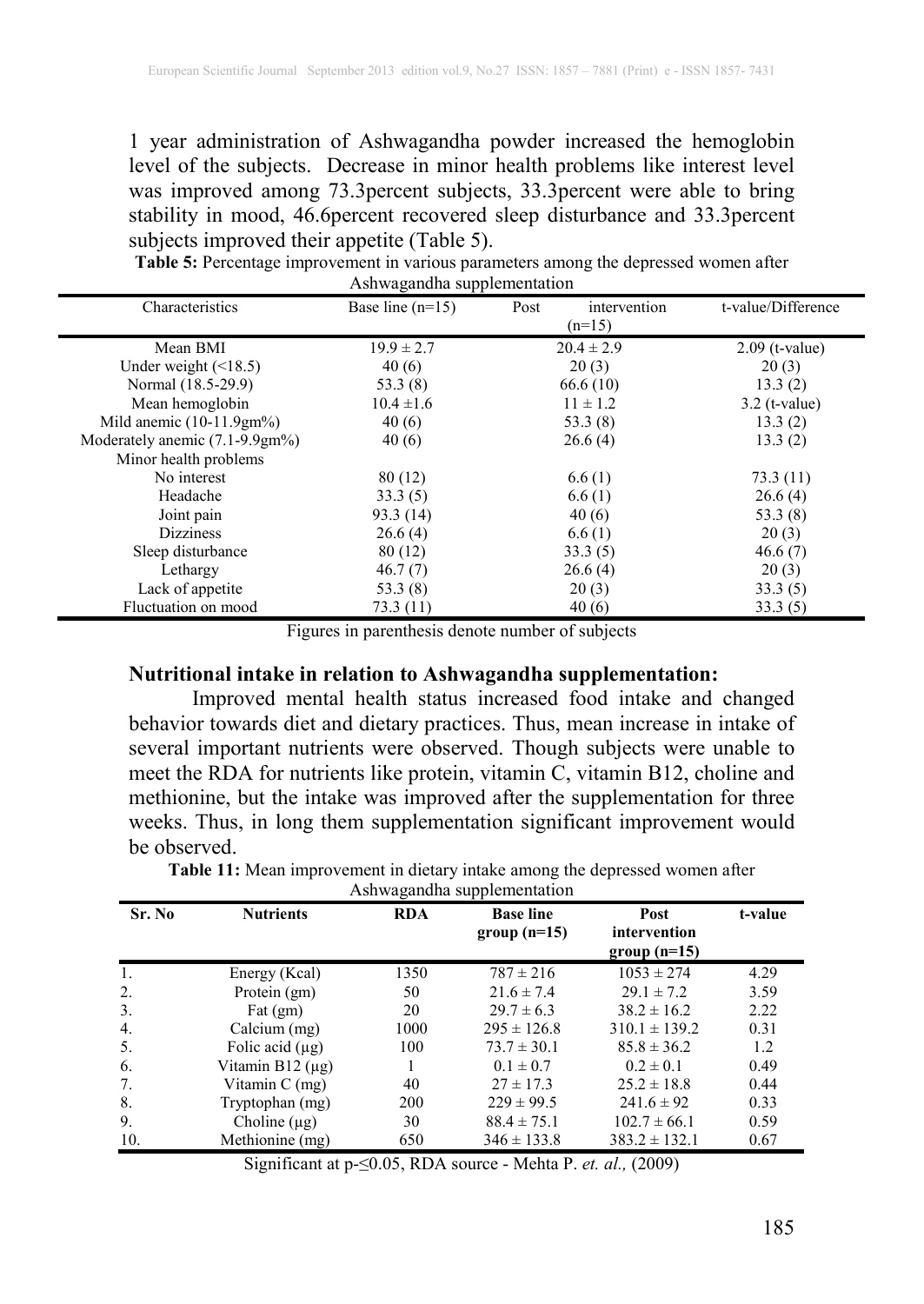# **Conclusion**

Major findings of the study are briefly indicated below:

- $\triangleright$  Improvement in degree of depression (as shown by the GDI scale)
- $\triangleright$  Improvement in cognitive functioning (as shown by the MMSE) and CIT)
- $\triangleright$  Increased consumption of nutrient improved health & nutritional status of elderly women
- $\triangleright$  Reduction in minor health problems

Plant medicines like Ashwagandha can be used for remedial measures among depressed patients in community, but further research is suggested in large scale to standardize the dose. Research is also suggested to use other herbal preparations like shankhapushpi, shatavri as a remedial measure for depressed patients.

# **References:**

Bhattacharya S K, Bhattacharya A, Sairam K, Ghosal S: Anxiolyticantidepressent activity of Withania somnifera glycowithanolides: an experimental study, Phytomedicine, 7(6):463-9, 2000

WHO (2007): **BMI classification**, Global Database on Body Mass Index, Retrieved July 27, 2012

[Carla M. Teixeira,](http://link.springer.com/search?facet-author=%22Carla+M.+Teixeira%22) [José Vasconcelos-](http://link.springer.com/search?facet-author=%22Jos%C3%A9+Vasconcelos-Raposo%22)Raposo, [Helder M. Fernandes,](http://link.springer.com/search?facet-author=%22Helder+M.+Fernandes%22) [Robert](http://link.springer.com/search?facet-author=%22Robert+J.+Brustad%22)  [J. Brustad](http://link.springer.com/search?facet-author=%22Robert+J.+Brustad%22) Physical Activity,: Depression and Anxiety Among the Elderly, [Social Indicators Research](http://link.springer.com/journal/11205), June 24, 1-12, 2012

Folstein MF, Folstein SE, McHugh PR: "Mini-mental state", A practical method for grading the cognitive state of patients for the clinician". *Journal of psychiatric research* 12 (3): 189–98, 1975

[Godin O,](http://www.ncbi.nlm.nih.gov/pubmed?term=Godin%20O%5BAuthor%5D&cauthor=true&cauthor_uid=22781426) [Elbejjani M,](http://www.ncbi.nlm.nih.gov/pubmed?term=Elbejjani%20M%5BAuthor%5D&cauthor=true&cauthor_uid=22781426) [Kaufman JS:](http://www.ncbi.nlm.nih.gov/pubmed?term=Kaufman%20JS%5BAuthor%5D&cauthor=true&cauthor_uid=22781426) Body mass index, blood pressure, and risk of

depression in the elderly: a marginal structural model, *[Am J](http://www.ncbi.nlm.nih.gov/pubmed/22781426)  [Epidemiol](http://www.ncbi.nlm.nih.gov/pubmed/22781426)*. 1;176(3):204-13, 2012

[Onder](http://biomedgerontology.oxfordjournals.org/search?author1=Graziano+Onder&sortspec=date&submit=Submit) G, [Brenda W. J. H. Penninx,](http://biomedgerontology.oxfordjournals.org/search?author1=Brenda+W.+J.+H.+Penninx&sortspec=date&submit=Submit) [Cesari](http://biomedgerontology.oxfordjournals.org/search?author1=Matteo+Cesari&sortspec=date&submit=Submit) M, [Bandinelli](http://biomedgerontology.oxfordjournals.org/search?author1=Stefania+Bandinelli&sortspec=date&submit=Submit) S, [Lauretani](http://biomedgerontology.oxfordjournals.org/search?author1=Fulvio+Lauretani&sortspec=date&submit=Submit) F, [Bartali](http://biomedgerontology.oxfordjournals.org/search?author1=Benedetta+Bartali&sortspec=date&submit=Submit) B, [Gori](http://biomedgerontology.oxfordjournals.org/search?author1=Anna+Maria+Gori&sortspec=date&submit=Submit) AM, [Pahor](http://biomedgerontology.oxfordjournals.org/search?author1=Marco+Pahor&sortspec=date&submit=Submit) M, [Ferrucci](http://biomedgerontology.oxfordjournals.org/search?author1=Luigi+Ferrucci&sortspec=date&submit=Submit) L,: Anemia Is Associated With Depression in Older Adults: Results From the InCHIANTI Study, [The](http://biomedgerontology.oxfordjournals.org/)  [Journals of Gerontology: Series A,](http://biomedgerontology.oxfordjournals.org/) [Volume 60,](http://biomedgerontology.oxfordjournals.org/content/60/9.toc) Issue 9, Pp. 1168-1172, 2004 Jai Prakash I: Women and Aging, *Indian Journal of Medical Research*, 106:396-408, 1997

[Katzman R](http://www.ncbi.nlm.nih.gov/pubmed?term=Katzman%20R%5BAuthor%5D&cauthor=true&cauthor_uid=6846631), [Brown T,](http://www.ncbi.nlm.nih.gov/pubmed?term=Brown%20T%5BAuthor%5D&cauthor=true&cauthor_uid=6846631) [Fuld P,](http://www.ncbi.nlm.nih.gov/pubmed?term=Fuld%20P%5BAuthor%5D&cauthor=true&cauthor_uid=6846631) [Peck A,](http://www.ncbi.nlm.nih.gov/pubmed?term=Peck%20A%5BAuthor%5D&cauthor=true&cauthor_uid=6846631) [Schechter R](http://www.ncbi.nlm.nih.gov/pubmed?term=Schechter%20R%5BAuthor%5D&cauthor=true&cauthor_uid=6846631), [Schimmel H,](http://www.ncbi.nlm.nih.gov/pubmed?term=Schimmel%20H%5BAuthor%5D&cauthor=true&cauthor_uid=6846631) Validation of a short Orientation-Memory-Concentration Test of cognitive impairment, Am J Psychiatry, 140(6):734-9, 1983